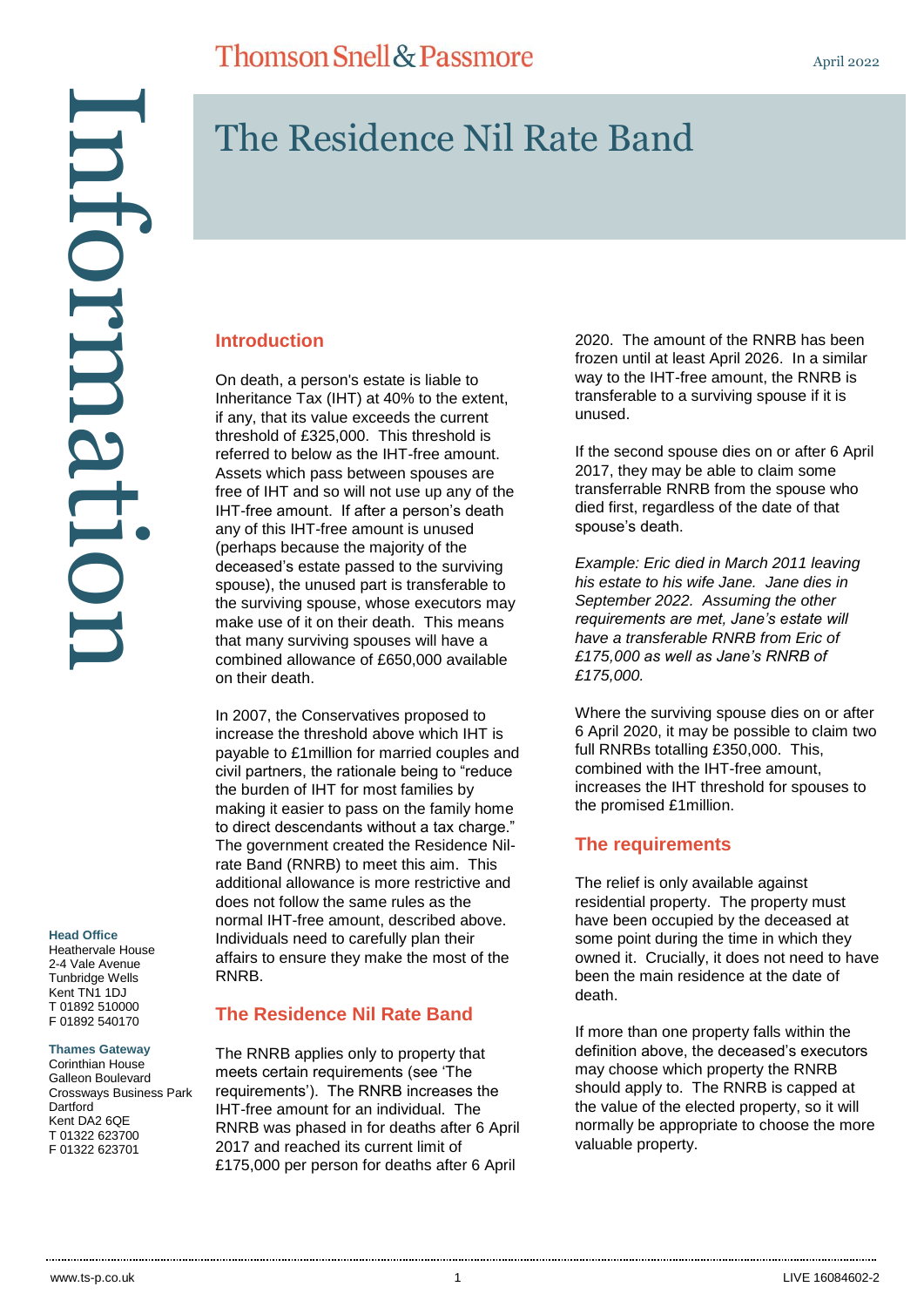# The Residence Nil Rate Band

**Continued** 

*Example: Terry and Anne are married and live in their marital home valued at £350,000 (House 1). They decide to downsize and move to a smaller house valued at £175,000 (House 2). They keep House 1 and rent it out to tenants. Terry dies in 2021 leaving everything to Anne, who dies in 2022. Anne's executors should elect to attribute the RNRB to House 1, so that the full RNRB of £350,000 is available. In contrast, if they elect House 2, the estate will receive a maximum RNRB of £175,000, assuming no increase in value.*

The RNRB is only available if the residential property is inherited by lineal descendants, which includes children, grandchildren, step-children, adopted children and foster children (as well as the spouses of any of them). It does not include other relatives such as siblings and their children.

Some trusts for these beneficiaries will also qualify. However, if the property is left to a discretionary trust, the RNRB will not be available, even if children / grandchildren are amongst the beneficiaries of the trust. The trustees could, however, appoint a share of the property out of the trust to lineal descendants within two years of death and still claim the RNRB. Of course this might defeat the asset protection purpose of having the trust, so the trustees will need to weigh the benefit of potential IHT savings against the risks of property passing to beneficiaries outright.

The RNRB may still be available if a person downsizes or sells their property before their death, provided that part of the estate is inherited by lineal descendants as described above. If a person sells their property and replaces it with one of a lower value there will be an adjustment to the RNRB based on the difference between the

value of the property previously sold and the new property.

It is therefore important to keep records of relevant property transactions.

### **Losing the RNRB**

If the value of the deceased's estate exceeds £2m (the Limit) on their death, some or all of the RNRB will be lost. The amount lost is £1 of the relief for every £2 that the estate is over the Limit.

*Example: Anthony and Thomas are civil partners. Anthony dies in 2021 leaving his entire estate to Thomas. Thomas dies in 2022 with a total estate of £2.1million. Normally, £350,000 RNRB would be available but, because Thomas' estate is £100,000 above the Limit, he loses £50,000 of the RNRB.*

Once an estate exceeds £2.35m (or £2.7m where it qualifies for a transferable RNRB) it will receive no benefit from the RNRB.

The Limit has also been frozen until at least 6 April 2026.

Where a surviving spouse inherits assets on the first death, this could push the surviving spouse's estate above the Limit. In those circumstances it could be worth considering the use of trusts and outright gifts on the first death to use the allowances and reduce the total value of the survivor's estate.

Death-bed gifts are also not taken into account when assessing the Limit. Tax planning may be undertaken before death to reduce a person's estate below the Limit, so that the full RNRB is available.